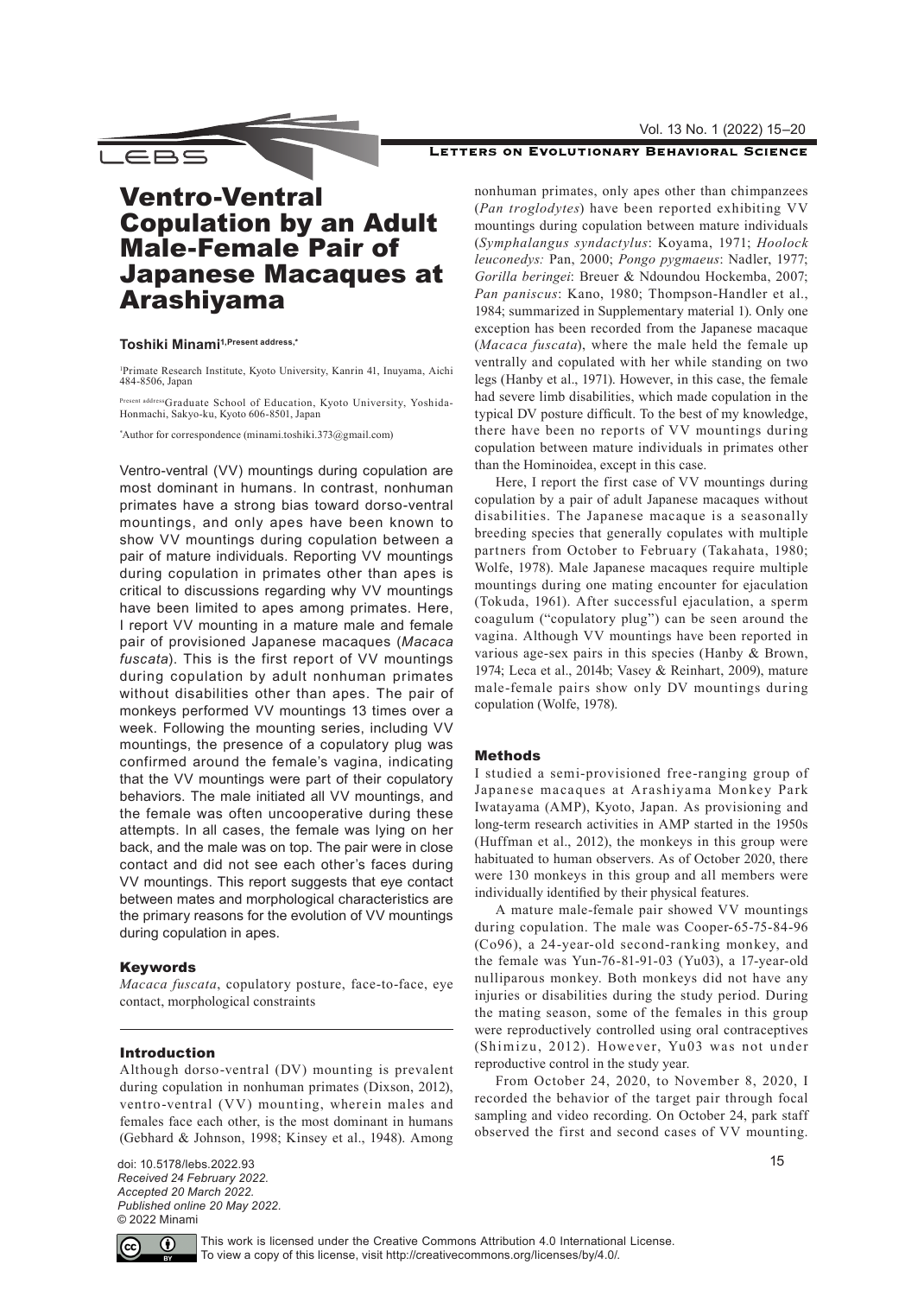

**Figure 1.** Ventro-ventral mounting between Co96 and Yu03. The top was Co96 (male), and the other was Yu03 (female). They were in close ventro-ventral contact and did not exhibit eye contact with each other.

After the second observed VV mounting, I started focal observation and continued following the pair until 16:00 (total 167.1 minutes), except when I lost sight of the targets. From October 25, observational sessions started when both targets were simultaneously in view. These sessions ended when the pair finished their mounting series with ejaculation or when I lost sight of one or both monkeys. I stopped observation during feeding shows in AMP. From October 27, no mounting between the targets was observed in some sessions. For this reason, from October 31, the observation was put on hold when mounting did not occur after >10 minutes of continuous observation. The total observation time was 586.4 minutes. Additionally, I recorded mounting postures when I observed Co96 mounting females other than Yu03 until February 7, 2021.

I defined "VV mountings" as follows: "the two participants embraced each other with their arms and legs, with chest-to-chest and belly-to-belly contact, facing each other in a standing, sitting, or lying position" (Gunst et al., 2013, p. 1234) and "DV mountings" as "the mounter grasping with his or her feet between the mountee's ankles and hips, and with his or her hands on the mountee's back"

(Vasey et al., 2006, p. 120). When the mountings ended in the middle, I named them "incomplete."

## Results

#### *Overview*

VV mountings by the pair were recorded 13 times (Figure 1). The first case was observed by park staff at 12:09 JST on October 24, 2020. It was unclear in what context the first VV mounting occurred. A total of 12 mountings were consecutively observed in this mounting series, with eight VV mountings (including the first observed VV mounting) and four DV mountings (Figure 2). The mounting series ended at 12:21 with a DV mounting, which seemed to be accompanied by ejaculation. A copulatory plug was confirmed around the female's vagina at 12:37. After this observation, VV mountings were observed twice on October 24 and once each on October 25, 28, and 30. After the mounting series on October 25 that included one VV mounting and ended with a DV mounting, a copulatory plug was observed around the female's vagina.

Although VV mountings were rarely observed after



**Figure 2.** Mounting series including the VV mounting observed for the first time. In "incomplete" mountings, the mounting ended in the middle (see the methods).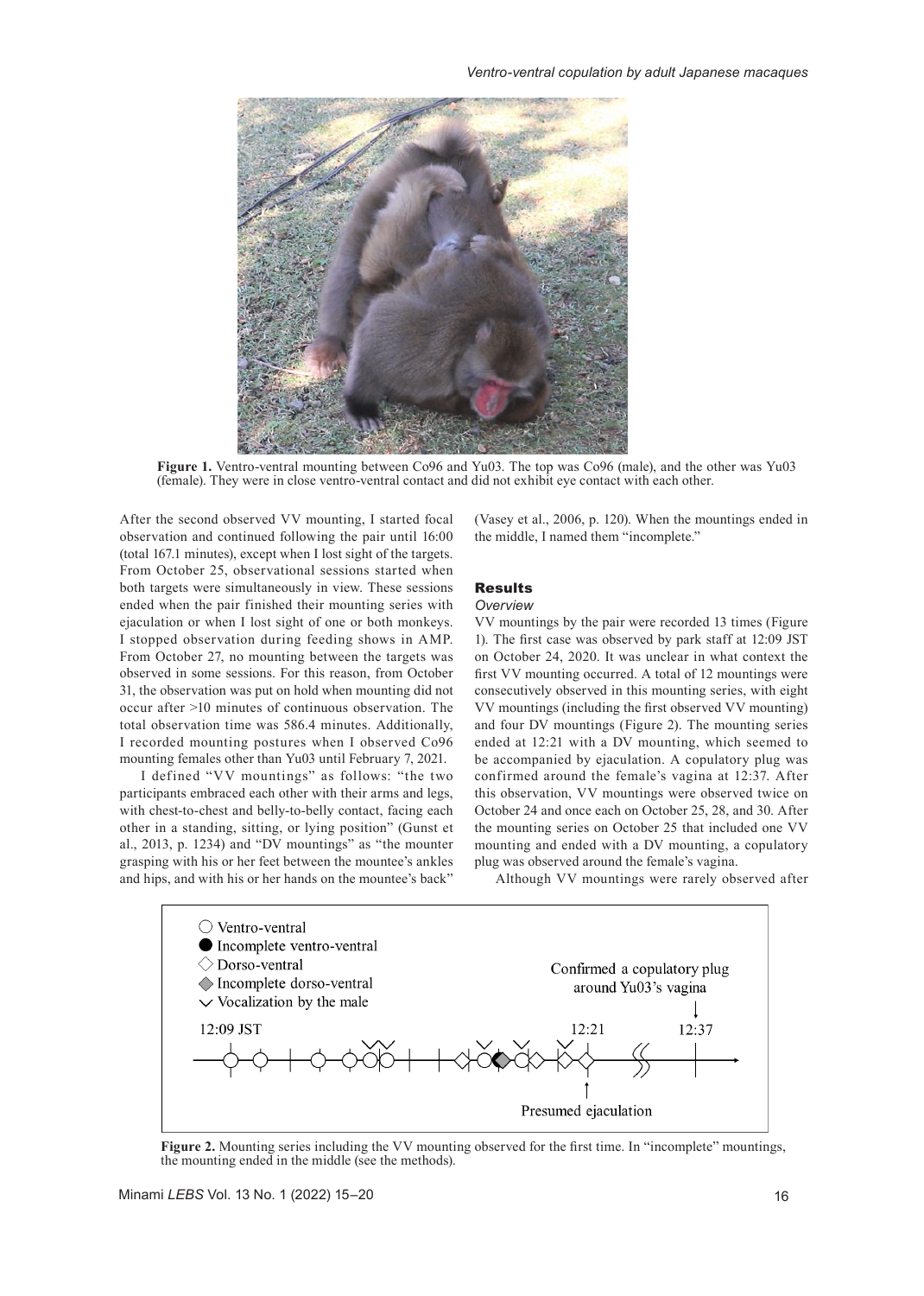|                   |                 |                                 | Before VV mountings                                                |   |                              | During VV mountings |           |                                |           |
|-------------------|-----------------|---------------------------------|--------------------------------------------------------------------|---|------------------------------|---------------------|-----------|--------------------------------|-----------|
| Date              | Top             |                                 | Duration <sup>1</sup> Initiation <sup>2</sup> Turning <sup>3</sup> |   | Running<br>away <sup>4</sup> | Eye con-<br>tact    | Thrusting | Vocaliza-<br>tion <sup>5</sup> | Insertion |
| 10/24             | 3               |                                 |                                                                    |   |                              |                     |           |                                |           |
| $^{\prime\prime}$ | 8               | 6.5                             | 8                                                                  |   | $\Box$                       | □                   | п         |                                |           |
| $^{\prime\prime}$ | 8               | 9.8                             | 8                                                                  | П | П                            | □                   |           |                                |           |
| $^{\prime\prime}$ |                 |                                 |                                                                    |   | П                            | $\Box$              |           | П                              |           |
| $^{\prime\prime}$ | 8               | 2.9                             | 8                                                                  | П |                              | □                   | п         |                                |           |
| $^{\prime\prime}$ |                 | 5.4                             |                                                                    |   | $\Box$                       | $\Box$              | □         |                                |           |
| $^{\prime\prime}$ |                 | 4.3                             |                                                                    |   | □                            | П                   | п         |                                |           |
| $^{\prime\prime}$ |                 | 5.3                             |                                                                    |   | $\Box$                       | □                   | п         |                                |           |
| 11                | L               | 5.2                             | A                                                                  | п | □                            | □                   |           |                                |           |
| $^{\prime\prime}$ | 8               | 2.1                             |                                                                    | п | $\Box$                       | $\Box$              | п         | П                              |           |
| 10/25             |                 | 4.1                             | 8                                                                  |   | $\Box$                       | $\Box$              |           |                                |           |
| 10/28             | 8               | 2.0                             | 8                                                                  | п | $\Box$                       | □                   | п         | □                              |           |
| 10/30<br>$\sim$ 1 | $\overline{11}$ | $T$ $T$ $T$ $T$<br>$\mathbf{1}$ |                                                                    |   |                              |                     |           |                                |           |

| Table 1. Details of all cases of VV mountings. |  |
|------------------------------------------------|--|
|------------------------------------------------|--|

■…Observed, □…Not observed, –…Unclear 1. Duration from when the female's back on the ground to the end of VV contact (seconds)

2. Individual who approached and started contact<br>3. The female turned around the body to face the r

The female turned around the body to face the male initiating contact 4. The female ran away from the male approaching her

5. The male vocalized during VV mountings

October 24, the male sometimes approached the female

to mount her ventro-ventrally. However, these attempts were mostly incomplete for the following reasons: the female refused to be pushed down by the male in 18 cases (Supplementary material 7), the male quit the mounting abruptly in two cases, and they lost their balance due to poor footing in three cases. Even though the female rejected these attempts many times, she often turned her body to face the male initiating the mountings. Furthermore, DV mountings were sometimes incomplete, mainly because the male quit the mounting in the middle.

Mountings by the pair were last recorded on October 30. Subsequently, I observed three mounting series by the male with two other females. In these cases, the male and a female exhibited DV mounting. Only once was the male observed attempting to perform VV mountings on an adult female other than Yu03, but the female rejected this attempt.

Yu03 gave birth on May 10, 2021. This was 198 days after the first mounting and 192 days after the last mounting by both sexes observed in 2020.

## *Detailed descriptions of VV mountings (a) Before VV mountings*

Table 1 presents the details of all observed cases of VV mountings. In all cases where the beginning of the mounting was clear, the male approached the female. At the beginning of the VV mounting, the male pushed her down from her front or side in all cases, and the female jumped on the male from the front in one case. In five cases, the female turned her body to face the male approaching her. In one case, the female ran away from the male in response to his approach, but the male caught her.

## *(b) During VV mountings*

In all cases, the female was lying on her back, and the male was on top with his hand and feet on the ground. Their heads were positioned next to each other (Figure 1), and they did not show eye contact with each other in all cases

Minami *LEBS* Vol. 13 No. 1 (2022) 15–20

(Table 1). The genital areas of both monkeys appeared to be in contact, except in one case where the pair showed a crossing posture with their ventral positions in contact. The female hugged him with her arms and legs, and her hands grabbed the fur on his back. Three cases included pelvic thrusting by the male, while they only kept in close contact with each other in the remaining cases. The male vocalized in four cases (Supplementary material 4, 5). In three cases where the genital areas were visible, the penis was not inserted into the vagina (Supplementary material 6).

#### *(c) After VV mountings*

The results are described in Supplementary material 2.

#### *(d) Comparison with other mountings by Co96 and Yu03*

Figure 3 shows the frequency of each mounting between the targets during the study period. Observational sessions wherein no mounting was observed were excluded from the overall data. The total observation time for the analysis was 463.8 minutes. The frequency of VV mounting was much lower than that of DV mounting. The frequency of incomplete VV mountings was over twice that of complete VV mountings. Additionally, the female frequently mounted the male (Supplementary material 4).

#### **Discussion**

This is the first report of VV mountings during copulation by a pair of adult primates without disabilities other than apes. A mature male and female pair of Japanese macaques engaged in VV mounting multiple times. After multiple mountings, including VV mountings, a copulatory plug was confirmed around the female's vagina, indicating that the VV mountings in this pair were not simply "embracing" (Nakagawa et al., 2015) but were part of their copulatory behavior. The female gave birth in 2021. However, the infant's biological father might not have been the male because the gestation period of provisioned Japanese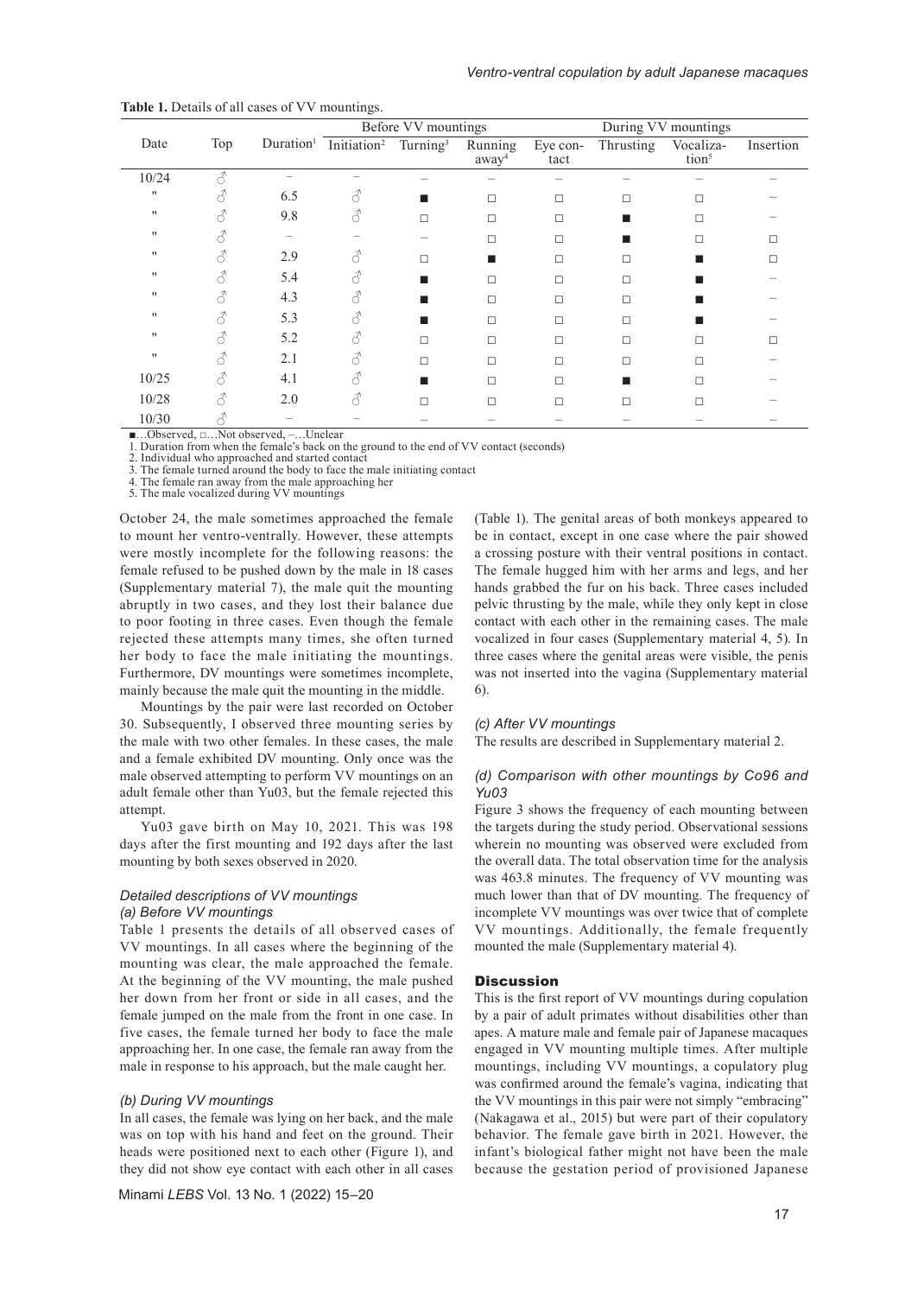

**Figure 3.** Frequency of each mounting between Co96 and Yu03 during focal observation. Of 13 cases of VV mountings, 10 cases were recorded during focal observation.

macaques is 161–188 days (Nigi, 1976), and the number of days between the case day and the delivery day (192–198) was not within this range.

VV mountings during copulation by Japanese macaques had some similarities and differences to VV mountings by apes (Supplementary material 1, 3); the female responses to VV mountings are particularly noteworthy. The male initiated VV mountings in all cases. When the male attempted to mount ventro-ventrally, the female frequently rejected him. Even in one case of VV mounting, the female tried to run away from the male approaching her. Although the female turned her body to face the male before VV mountings in some cases, which would have made VV mountings easier, it is unlikely that the female accepted VV mountings because similar behaviors were also observed when the female rejected the attempts by the male. Contrary to Japanese macaques, females actively invite males into VV mountings in apes (Breuer & Ndoundou Hockemba, 2007; Thompson-Handler et al., 1984), except in "sexual coercion" (Nadler, 1977), one of the common mating strategies by male orangutans (MacKinnon, 1974). The reason for this interspecific difference is unclear; however, it is possible either that this particular female was unfamiliar with VV mountings or that VV mountings and the behavior of the male pushing down the female imposed a great burden on her.

VV mountings may be associated with immaturity in sexual behaviors in this species (Gunst et al., 2013). However, both sexes in this study were fully mature adults, and the female gave birth in the next birth season. Therefore, it was unlikely that the sexual behaviors of both sexes were immature. Additionally, as both the male and the female were not under reproductive controls in the study year, the contraceptive management in AMP did not affect the VV mountings. Furthermore, provisioning is unlikely to have had an effect as there are no similar reports from other long-term provisioned groups of Japanese macaques.

Co96 was 24 years old and thus an elderly male (Koyama et al., 1975; Sugiyama, 1976). Wolfe (1978) reported an unusual copulatory behavior in an old male Japanese macaque where the male put his hands on the female's shoulder and rubbed his genitals on her perineum. These findings suggest that old age is associated with unusual copulatory behaviors by male Japanese macaques. However, this explanation is contrary to the fact that Co96 showed typical DV mountings when he mounted a female other than Yu03. Detailed information regarding copulatory behaviors of old male Japanese macaques is limited and is necessary before examining this possibility.

Dixson (2012) proposed three reasons explaining why VV mounting during copulation is limited to apes among primates. The first is that the higher cognitive abilities characteristic of apes promote diverse copulatory behaviors (Nadler, 1975). This possibility cannot be examined only by the current case. However, considering that Japanese macaques exhibit VV mountings in non-conceptive sexual activities (Leca et al., 2014b; Vasey & Reinhart, 2009; Wolfe, 1978), factors other than their cognitive abilities are likely to be associated with VV mountings in this species, such as age (Gunst et al., 2013; Hanby & Brown, 1974; Leca et al., 2015), size difference (Leca et al., 2014b), or group "traditions" (Leca et al., 2014a; Vasey & Reinhart, 2009).

Secondly, VV mounting can facilitate eye contact between partners (Dixson, 2012). In primates, such communication can promote successful copulatory behaviors (Savage-Rumbaugh & Wilkerson, 1978; Zanoli et al., 2021) that would increase reproductive success. Compared to other mountings, VV mounting would greatly facilitate this communication, and many studies have reported eye contact during VV mountings in apes (Breuer & Ndoundou Hockemba, 2007; Nadler, 1988; Thompson-Handler et al., 1984). In Japanese macaques, a female often looks back at a male's face during DV mountings (Wolfe, 1984). However, during the VV mountings in the current study, neither monkey looked at the other's face. This result indicates that VV mountings do not promote, or even decrease eye contact between copulating males and females in Japanese macaques.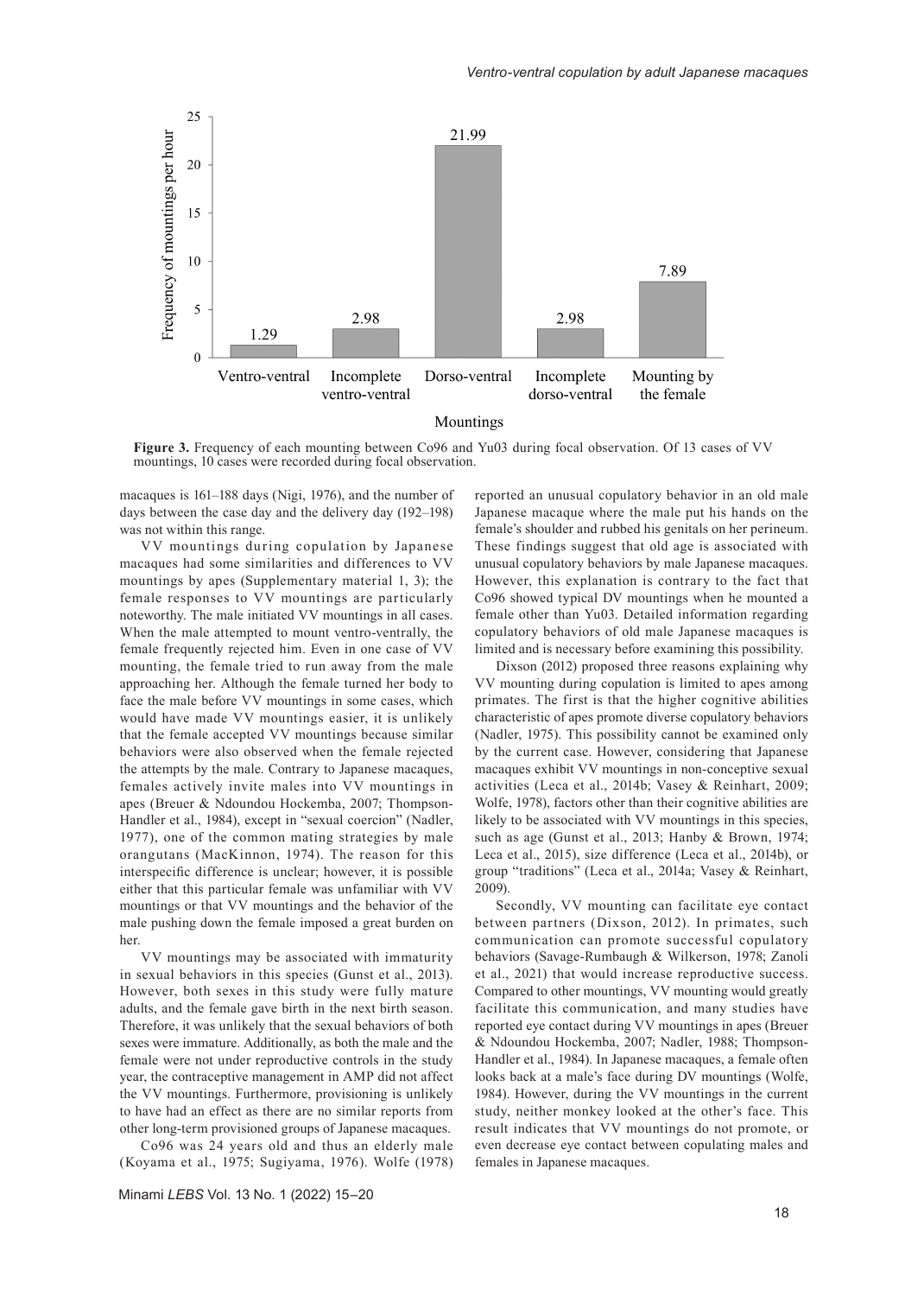The third reason is that morphological specialization for suspensory positions facilitates VV mountings during copulation when hanging on a tree, as reported in gibbons and orangutans (Pan, 2000; Rijksen, 1978), and this might have been inherited by more terrestrial species such as gorillas, bonobos, and humans (Dixson, 2009; 2012). The fact that the penis was not inserted during VV mountings in some cases of this study supports this suggestion. This hypothesis is more conducive to the second potential reason for this behavior: eye contact. The trunk is often vertical during brachiation in apes (Leutenegger, 1974). The morphological features of apes are adapted to such vertical positions which allow individuals on the top to have an upright upper body and to make eye contact with their partner during VV mountings. Unlike apes (Hess, 1973; Nadler, 1977; Savage-Rumbaugh & Wilkerson, 1978), the male in the current case did not have his upper body upright during VV mountings (Figure 1). Morphological constraints in Japanese macaques would have made it difficult or even impossible to do so and to make eye contact during VV mountings. DV mountings would allow monkeys to be more vigilant to surrounding dangers than VV mountings (Baker & Bellis, 1995). Therefore, VV mountings could not contribute to eye contact, and DV mountings might be more adaptive than VV mountings for Japanese macaques. This explanation may be significant when examining why VV mountings during copulation are limited to apes.

VV mountings can reduce the physical burden on the mountee compared with DV mountings when the difference in body size between individuals is considerable. Leca et al. (2014b) and Yamagiwa (1987), who reported male homosexual behavior in Japanese macaques and mountain gorillas, respectively, offered this suggestion. However, in the current case, the body size difference between Co96 and Yu03 was not particularly large compared with that in other mating pairs. Additionally, the pair performed DV mountings much more frequently than VV mountings during copulation (Figure 3). Therefore, reducing physical burden cannot adequately explain the VV mountings observed in this study. This hypothesis would also be rejected for VV mountings in apes because the size difference between sexes in this lineage is not particularly large compared to other primate lineages (Plavcan, 2001).

The current case provides critical information when comparing VV mountings during copulation in apes. Morphological specialization to suspensory positions in apes may facilitate VV mountings, and these mountings can promote eye contact during copulation, which is a crucial form of communication used to increase reproductive success. The primary reason why primates other than apes do not perform VV mountings may be that their morphological constraints make maintaining eye contact with their mates during VV mountings difficult. Future studies need to investigate this possibility, for example, by compiling similar reports of VV mountings in Japanese macaques and apes or using morphological simulation to examine whether primates other than apes can make eye contact during VV mountings.

*Ventro-ventral copulation by adult Japanese macaques*

#### Acknowledgment

I would like to express my sincere gratitude to Shinsuke Asaba, Daisuke Nakagawa, and other staff in Arashiyama Monkey Park Iwatayama for kindly supporting my study and providing information. I thank Takeshi Furuichi and Nahoko Tokuyama for their insightful comments on the manuscript. I am grateful to Hiroki Ishikawa for his constructive suggestions regarding the case. This study was supported by the Leading Graduate Program in Primatology and Wildlife Science of Kyoto University and the Collaborative Research Program of Wildlife Research Center of Kyoto University.

#### Author contribution

The author developed the study concept and design, collected and analyzed data, and wrote the manuscript.

#### Ethical statement

This study was conformed to the Guidelines for Field Research established by the Ethics Committee of the Primate Research Institute, Kyoto University. This study was approved by Arashiyama Monkey Park Iwatayama.

#### Supplementary material

Electronic supplementary materials are available [online.](https://doi.org/10.5178/lebs.2022.93)

#### References

- Baker, R. R., & Bellis, M. A. (1995). *Human sperm competition: Copulation, masturbation and infidelity*. Chapman and Hall.
- Breuer, T., & Ndoundou Hockemba, M. (2007). Ventroventral copulation in gorillas. *Gorilla Gazette, April 2007*, 47–49.
- Dixson, A. F. (2009). *Sexual selection and the origins of human mating systems*. Oxford University Press.
- Dixson, A. F. (2012). *Primate sexuality: Comparative studies of the prosimians, monkeys, apes, and humans*. Oxford University Press. [https://doi.org/10.1093/acpro](https://doi.org/10.1093/acprof:osobl/9780199544646.001.0001) [f:osobl/9780199544646.001.0001](https://doi.org/10.1093/acprof:osobl/9780199544646.001.0001)
- Gebhard, P. H., & Johnson, A. B. (1998). *The Kinsey data: Marginal tabulations of the 1938–1963 interviews conducted by the Institute for Sex Research*. Indiana University Press.
- Gunst, N., Leca, J.-B., & Vasey, P. L. (2013). Development of sexual and socio-sexual behaviours in freeranging juvenile male Japanese macaques, *Macaca fuscata. Behaviour*, *150*(11), 1225–1254. [https://doi.](https://doi.org/10.1163/1568539X-00003088) [org/10.1163/1568539X-00003088](https://doi.org/10.1163/1568539X-00003088)
- Hanby, J. P., & Brown, C., E. (1974). The development of sociosexual behaviors in Japanese macaques *Macaca fuscata. Behaviour*, *49*(1–2), 152–195. [https://doi.](https://doi.org/10.1163/156853974X00444) [org/10.1163/156853974X00444](https://doi.org/10.1163/156853974X00444)
- Hanby, J. P., Robertson, L. T., & Phoenix, C. H. (1971). The sexual behavior of a confined troop of Japanese macaques. *Folia Primatologica*, *16*(1–2), 123–143. <https://doi.org/10.1159/000155394>
- Hess, J. P. (1973). Some observations on the sexual behaviour of captive lowland gorillas, *Gorilla g. gorilla* (Savage and Wyman). In R. P. Michael, & J. H. Crook (Eds.), *Comparative ecology and behaviour of primates: Proceedings of a conference held at the*